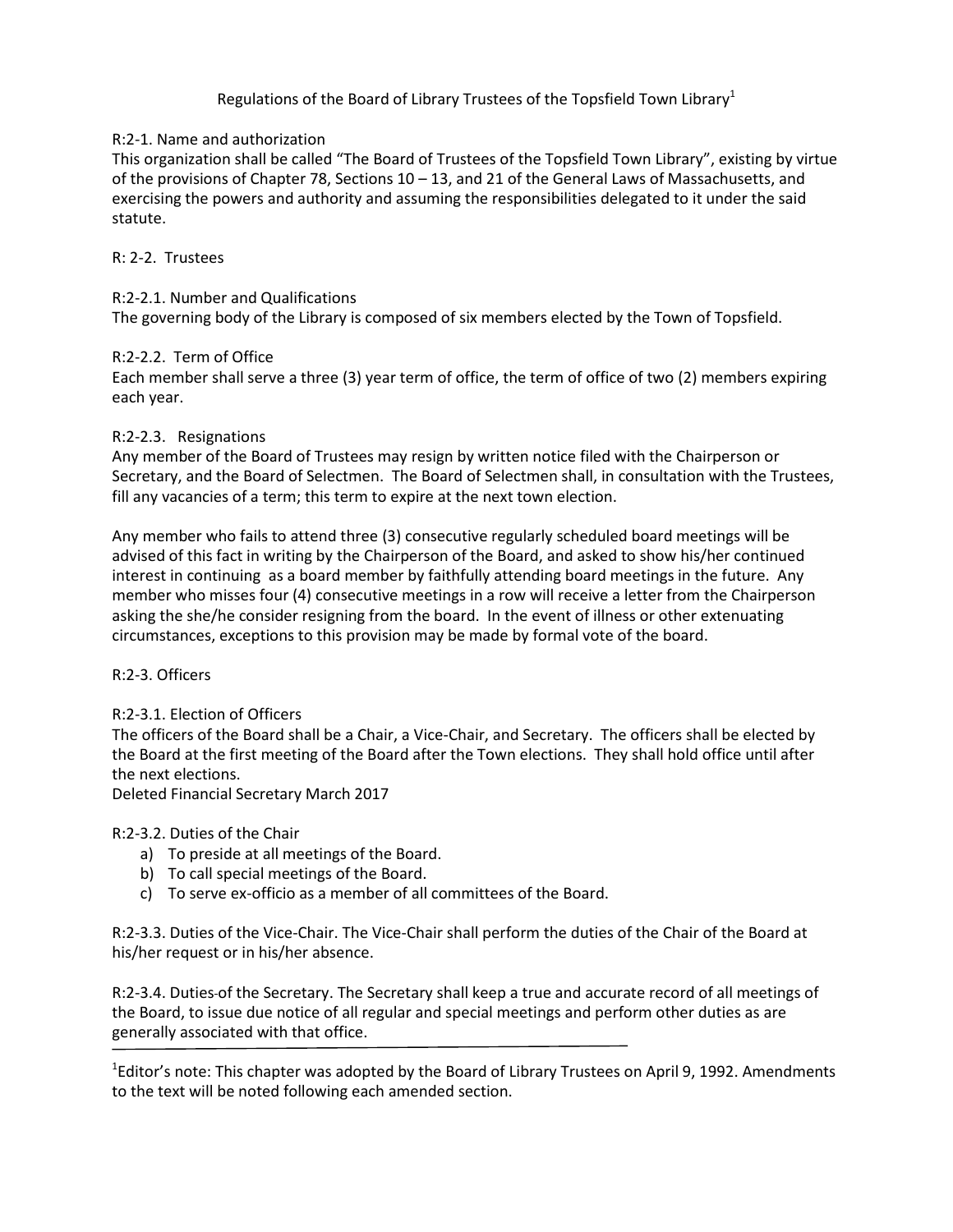## R:2-4. Library Director and Staff

The Board shall appoint a qualified library director, following the guidelines set down by the Massachusetts Board of Library Commissioners, who shall be the executive and administrative officer of the Topsfield Town Library on behalf of the Board and under its review and direction. The director shall select and appoint other employees and shall be responsible for the proper direction and supervision of the staff; for the care and maintenance of library property; for the selection of books and other library materials and the maintenance of the library's materials collection in keeping with the materials selection policy adopted by the Board; for the effectiveness of the library services to the public; and for the library's financial management within the limitations of the approved budget. The library director shall attend all Board meetings and shall advise the Board in library matters, including making-policy and budget recommendations.

### R:2-5. Committees

## R:2-5.1. Appointment

The Chair shall appoint committees of one (1) or more members each for such specific purposes as the business of the Board may require from time to time. The committees shall be considered to be discharged upon the completion of the purpose for which it was appointed and after the final report is made to the Board.

### R:2-5.2. Reports

All committees shall make a progress report to the Library Board at each of its meetings.

#### R:2-5.3. Powers

No committee will have other than advisory powers unless by suitable action of the Board it is granted specific power to act.

#### R:2-6. Meetings

R:2-6.1. Regular monthly meetings shall be held the date and time of which shall be at the discretion of the Board. The Board shall reorganize at the May meeting after Town elections.

#### R:2-6.2. Special meetings

Special meetings of the Board may be called by the Chairperson, or upon the request of two (2) members, for the transaction of business s as stated in the meeting request.

#### R:2-6.3. Quorum

A quorum for the transaction of business shall consist of a simple majority four (4) members.

### R:2-6.4. Order of business

Order of business at regular meetings shall be:

- a) Call to order, roll call & introductions
- b) Approval of minutes of previous meeting
- c) Committee reports
- d) Finance report
- e) Chair's report
- f) Director's report
- g) Old business
- h) New business
- i) Adjournment